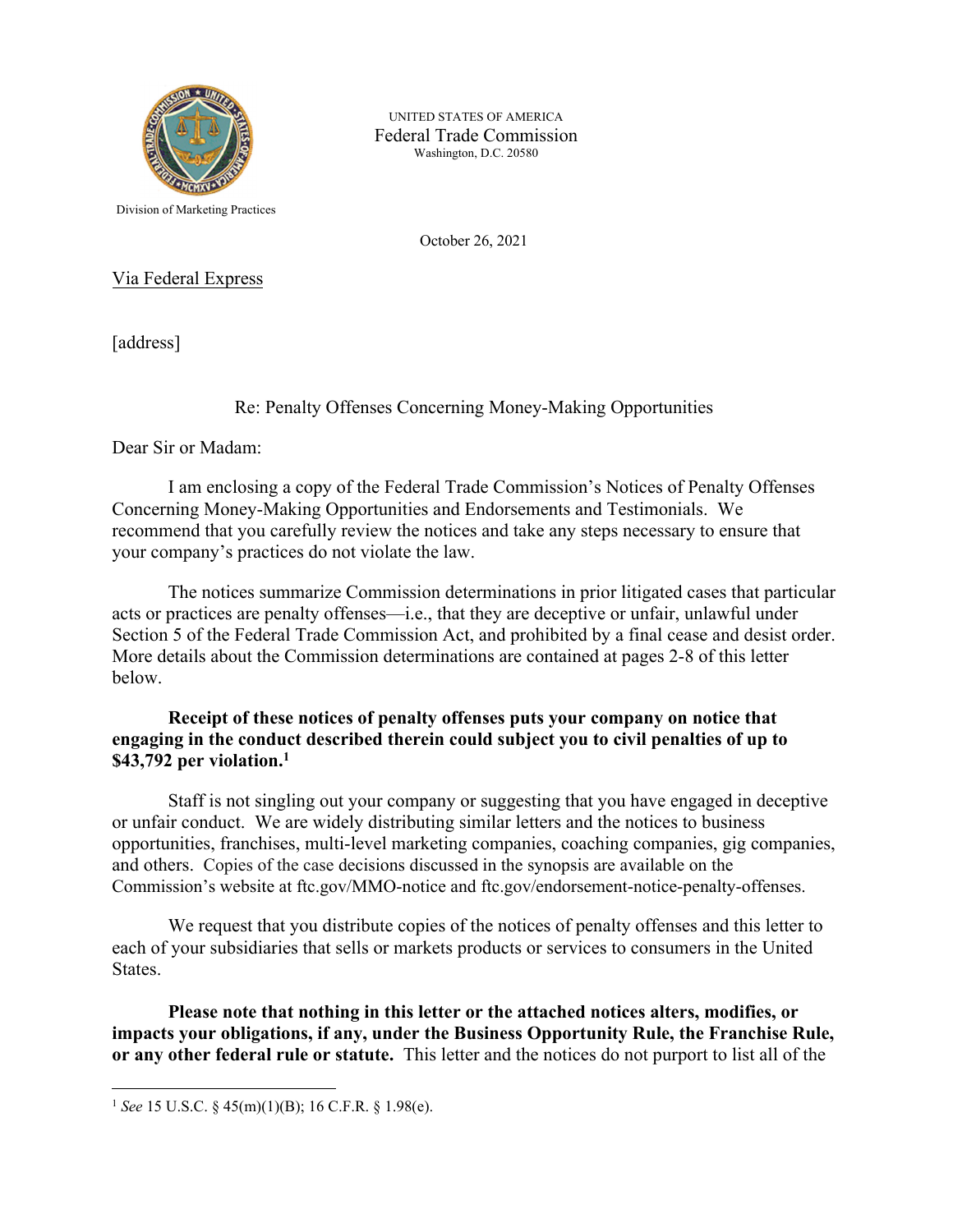the FTC Act. The Commission's website (ftc.gov) has other important resources concerning the deceptive or unfair practices that violate the Federal Trade Commission Act ("FTC Act") or all the federal court cases addressing when an earnings claim is unfair or deceptive in violation of Federal Trade Commission Act, the Business Opportunity Rule, and the Franchise Rule, including the *Endorsement Guides, Bogus Business Opportunities, Business Guidance Concerning Multi-Level Marketing*, *Amended Franchise Rule FAQ's*, *Franchise Rule Compliance Guide,* and *.com Disclosures: How to Make Effective Disclosures in Digital Advertising*.

#### **The Notices**

#### **I. Notice Concerning Money-Making Opportunities**

The notice outlines determinations made by the Commission in litigated decisions in which the Commission also issued a final cease and desist order. These determinations are consistent with well-settled federal court and Commission precedent.

#### **A. Earnings Claim Determinations**

#### **1. Legal Overview**

or hired for, has purchased, or otherwise is engaging in the money-making opportunity). $2$ Numerous courts have confirmed this determination.<sup>3</sup> The Commission has determined that it is an unfair or deceptive trade practice to make false, misleading or deceptive representations concerning the profits or earnings that may be anticipated by a participant in a money-making opportunity (i.e., a person who has been accepted

In determining whether an earnings representation is likely to mislead consumers, courts consider the overall "net impression" it creates.<sup>4</sup> Claims of "potential" earnings imply that such earnings are representative of what the typical participant achieves.<sup>5</sup> Before making such a claim regarding potential earnings (e.g., via a testimonial of a well-paid member), the advertiser must

 *Universal Credit Acceptance Corp.*, 82 FTC 570, 591-600, 633 (1973); *Universal Elec. Corp.*, 78 FTC 265, 271-74 *Guild*, 52 FTC 982, 988 (1956), order affirmed 244 F.2d 584 (9th Cir. 1957); *Encyclopaedia Britannica, Inc., et al.*, 149-150, 160-162 (1974), affirmed in relevant part at 518 F.2d 33 (2d Cir. 1975), as modified at 86 FTC 841 (1975). <sup>2</sup>*National Dynamics Corp.*, 82 FTC 488, 512-13, 543-44, 568 (1973), as modified at 85 FTC 1052, 1059-60 (1975); (1971); *Windsor Distrib. Co.*, 77 FTC 204, 212-17, 220 (1970); *Waltham Watch Co.*, 60 FTC 1692, 1710, 1724 (1962); *Washington Mushroom Indus., Inc.*, 53 FTC 368, 370, 376, 379-80, 383-84, 386 (1956); *Von Schrader Mfg. Co.*, 33 FTC 58, 63-65 (1941); *Macmillan, Inc., et al.*, 96 FTC 208, 232, 301-02, 326-29 (1980); *Holiday Magic*, 84 FTC 748, 948, 1032-1033 (1974), as modified at 85 FTC 90 (1975); *Abel Allan Goodman Trading As Weavers*  87 FTC 421, 450, 486-88, 531-32 (1976); *Ger-Ro-Mar, Inc.*, 84 FTC 95, 113-14, 117-119, 123-125, 132-135, 138,

 WL 798938, \*3-5 (N.D. Cal. Nov. 2, 1995); *FTC v. Network Servs. Depot, Inc.*, 617 F.3d 1127, 1139-40 (9th Cir. <sup>3</sup>*See, e.g., FTC v. Vemma Nutrition Co*., No. 2:15-CV-1578, 2015 WL 11118111, \*5 (D. Ariz. Sept. 18, 2015); *FTC v. Kitco of Nevada, Inc.*, 612 F. Supp. 1282, 1292 (D. Minn. 1985); *FTC v. Sage Seminars*, No. 95-CV-2854, 1995 2010); *FTC v. Tashman*, 318 F.3d 1273, 1277–78 (11th Cir. 2003); *FTC v. Freecom Comm's, Inc*., 401 F.3d 1192, 1203–04 (10th Cir. 2005).

<sup>4</sup>*FTC v. Stefanchik*, 559 F.3d 924, 928 (9th Cir. 2009).

 <sup>5</sup>*See FTC v. Five-Star Auto Club, Inc.*, 97 F. Supp. 2d 502, 528-529 (S.D.N.Y. 2000); *see also* FTC Guides Concerning the Use of Endorsements and Testimonials in Advertising16 C.F.R. § 255.2(b).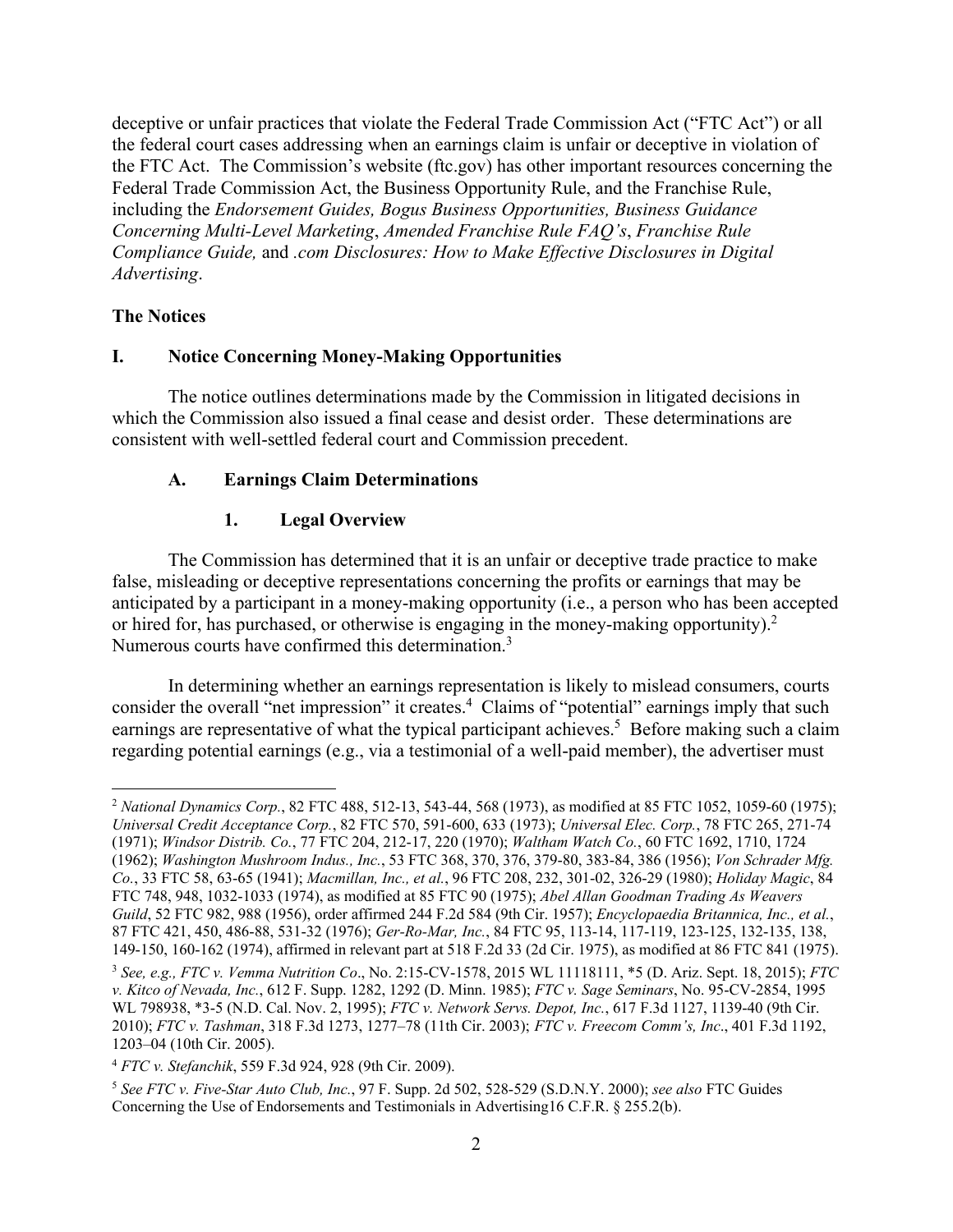possess adequate substantiation that the experience described is representative of what participants will generally achieve.<sup>6</sup> If the claim is not representative, the advertisement must avoid giving that impression. It is important to bear in mind that disclaimers are not always effective<sup>7</sup> and are not a defense if the net impression is still misleading.<sup>8</sup> Companies should ensure that any independent salespeople also steer clear of deceptive earnings claims.<sup>9</sup>

## **2. Federal Trade Commission Litigated Determinations**

**National Dynamics:**10 Respondents' ads for franchises to sell a battery additive attributed earnings to named distributors in the amounts of "\$1554 one week; \$148 one day; \$2316.96 one week; [and] \$1028 one month."<sup>11</sup> The Commission held that these advertisements falsely communicated to consumers "that a substantial number of distributors" will "regularly earn"

 <sup>6</sup>*FTC v. Direct Mktg. Concepts, Inc.*, 624 F.3d 1, 8 (1st Cir. 2010); *FTC v. John Beck Amazing Profits, LLC*, 865 F. Supp. 2d 1052, 1067 (C.D. Cal. 2012) (advertiser needs "some recognizable substantiation for the representation prior to making it") (quoting *FTC v. Direct Mktg. Concepts, Inc.*, 569 F. Supp. 2d 285, 298 (D. Mass. 2008)); *FTC v. Johnson*, 96 F. Supp. 3d 1110, 1120 (D. Nev. 2015).

 the stronger 'These testimonials are based on the experiences of a few people and you are not likely to have similar Commission would have the burden of proof in a law enforcement action, the Commission notes that an advertiser Concerning the Use of Endorsements and Testimonials in Advertising 16 C.F.R. § 255.2(b) n. 105. <sup>7</sup> Indeed, research by the Commission has found that even clear and prominent disclosures of 'Results not typical' or results,' are not sufficient to dispel the implication that a testimonial depicts typical results. "Although the possessing reliable empirical testing demonstrating that the net impression of its advertisement with such a disclaimer is non-deceptive will avoid the risk of the initiation of such an action in the first instance." FTC Guides

 impression is still misleading); *FTC v. Connelly*, No. 6-CV-701, 2006 WL 6267337 at \*10 (C.D. Cal. Dec. 20, repudiate); *FTC v. QT, Inc.*, 448 F. Supp. 2d 908, 924 n.15 (N.D. Ill. 2006), *aff'd*, 512 F.3d 858 (7th Cir. 2008) impression of the pain relief claims made in the infomercial."). Disclaimers must be "prominent and unambiguous Policy Statement, 103 FTC at 180-81. <sup>8</sup>*FTC v. [Cyberspace.com](https://Cyberspace.com), LLC,* 453 F.3d 1196, 1200 (9th Cir. 2006) (fine print disclaimer no defense if net 2006) (disclaimers are particularly inadequate when they appear in a different context than the claims they purport to ("Defendants' inconspicuous small-font statement appearing just six times during the 30-minute infomercial that 'this product is not intended to diagnose, treat, cure or prevent disease' is wholly inadequate to change the net to change the apparent meaning and leave an accurate impression… [a]nything less is only likely to cause confusion by creating contradictory double meanings." *Removatron Int'l Corp. v. FTC*, 884 F.2d 1489, 1497 (1st Cir. 1989). No disclosure can cure a false claim—it "can only qualify or limit a claim to avoid a misleading impression." FTC .com Disclosures, p. 5 (March 2013); *see also* FTC Policy Statement on Deception (October 23, 1984) (appended to *Cliffdale Assocs. Inc.*, 103 FTC 110, 180-81 (1984). If a disclosure "contradicts a material claim, the disclosure will not be sufficient," rather, "the claim itself must be modified." FTC .com Disclosures, p. 5. And qualifications that clarify otherwise deceptive statements must be likely to come to the attention of the person who sees the basic claim; for that reason, small print or its equivalent are unlikely to be effective. *FTC v. Grant Connect, LLC*, 827 F. Supp. 2d 1199, 1214, 1220-1221 (D. Nev. 2011), vacated in part on other grounds, 763 F.3d 1094 (2014); Deception

 *As Weavers Guild*, 52 FTC 982, 988 (1956), order affirmed 244 F.2d 584, 592-593 (9th Cir. 1957); *Holiday Magic*, 1724 (1962); *Five–Star Auto,* 97 F. Supp. 2d at 527; *FTC v. Partners In Health Care Ass'n, Inc*., 189 F. Supp. 3d 9 Companies may be liable for deceptive claims made by such salespeople. *See e.g., Abel Allan Goodman Trading*  84 FTC 748, 948, 1032-1033 (1974), as modified at 85 FTC 90 (1975); *Waltham Watch Co.*, 60 FTC 1692, 1710, 1356, 1365–66 (S.D. Fla. 2016); *FTC v. [Skybiz.com,](https://Skybiz.com) Inc.*, No. 01-CV-396-K(E), 2001 WL 1673645, at \*9 (N.D. Okla. Aug. 31, 2001), *aff'd*, 57 F. App'x 374 (10th Cir. 2003); *FTC v. Vemma Nutrition Co.*, No. CV-15-1578, 2015 WL 11118111, at \*7 (D. Ariz. Sept. 18, 2015).

 <sup>10</sup>*National Dynamics*, 82 FTC 488, 511-13, 543, 564, 568 (1973); 85 FTC 1052, 1059-60 (1975). <sup>11</sup>*Id*. at 511-12.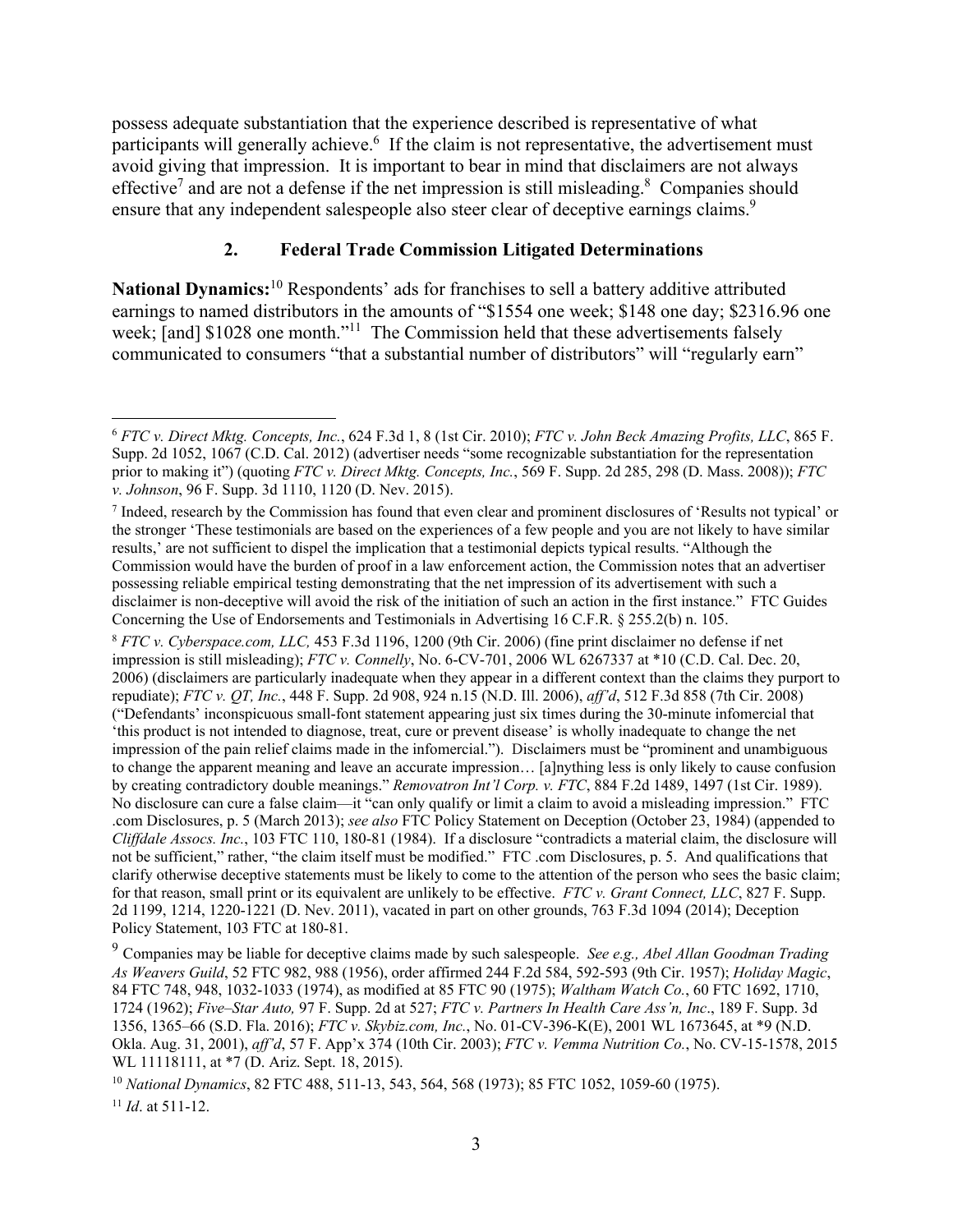of purchasers' earnings or the percentage of purchasers earning the stated amount.<sup>13</sup> these [amounts.12](https://amounts.12) The Commission ordered respondents to stop "[r]epresenting, directly or by implication, that persons purchasing respondents' products can or will derive any stated amount of sales profits," barred them from "[m]isrepresenting in any manner the past, present, or future sales profits or earnings from the resale of respondents' products," and required that testimonials from atypically successful purchasers include numerous disclosures, including the actual average

Holiday Magic:<sup>14</sup> The Commission determined that the respondent, a multi-level marketing company, and its distributors, had used false and deceptive earnings claims, including "misleading illustrations of the manner in which an individual … could build a large sales organization, with substantial …volume producing hefty profits," "false representations of the earning potential of distributors," and "representations concerning the ease with which [they]... could recoup their investments by recruiting other[s]."<sup>15</sup> In truth, most distributors "would not have a reasonable chance" of earning the represented earnings.<sup>16</sup> The Commission ordered the respondent to stop "[r]epresenting, directly or by implication, or by use of hypothetical examples that participants in any marketing program … will earn or receive, or have the potential or reasonable expectancy of earning or receiving, any stated or gross or net amount," and barred representations of participants' past earnings unless they "are those of a substantial number of participants in the community or geographic area in which such representations are made" and "clearly indicate $[$ ] the amount of time required" to achieve the earnings.<sup>17</sup>

ever, receive the guaranteed income," in part due to undisclosed limitations and conditions.<sup>19</sup> **Encyclopedia Britannica:**18 The Commission found that respondents deceptively advertised a substantial "guaranteed income" to job-seekers, but those who accepted a position "seldom, if The Commission ordered respondents to stop misrepresenting "the amount of income to be earned by any person or that may be earned by any person, the method of payment, or any condition or limitation imposed upon the compensation of any person."20

 **Von Schrader:**21 The Commission determined that representations by a seller of rug-cleaning machines "with respect to amounts earned by operators of their machines, including those specifically set out in the complaint—'\$200 to \$400 a month is an easy average' and '\$200 my first week'—are false and misleading in that respondents have no knowledge of what the actual average profits or earnings of purchasers of their machines may be, and such knowledge as they do have with respect thereto is limited to verbal and written statements made to them or their

<sup>12</sup>*Id.* at 511-13, 543, 564.

<sup>&</sup>lt;sup>13</sup> 85 FTC 1052, 1059-61 (1975). The order included numerous other related prohibitions.

<sup>14</sup>*Holiday Magic*, 84 FTC 748, 948, 980-984, 1032-1034, 1065, 1069-71 (1974), as modified at 85 FTC 90 (1975).

<sup>15</sup>*Id.* at 980-984, 1032-33; 1065.

<sup>16</sup>*Id*. at 981.

<sup>&</sup>lt;sup>17</sup> *Id.* at 1069. The order included additional related prohibitions.

<sup>18</sup>*Encyclopaedia Britannica, Inc., et al.*, 87 FTC 421, 445-50, 486-87, 505, 510, 532 (1976).

<sup>19</sup>*Id*. at 445-50, 486-87, 505, 510.

<sup>20</sup>*Id*. at 532.

<sup>21</sup>*Von Schrader Mfg. Co.*, 33 FTC 58, 63-66 (1941).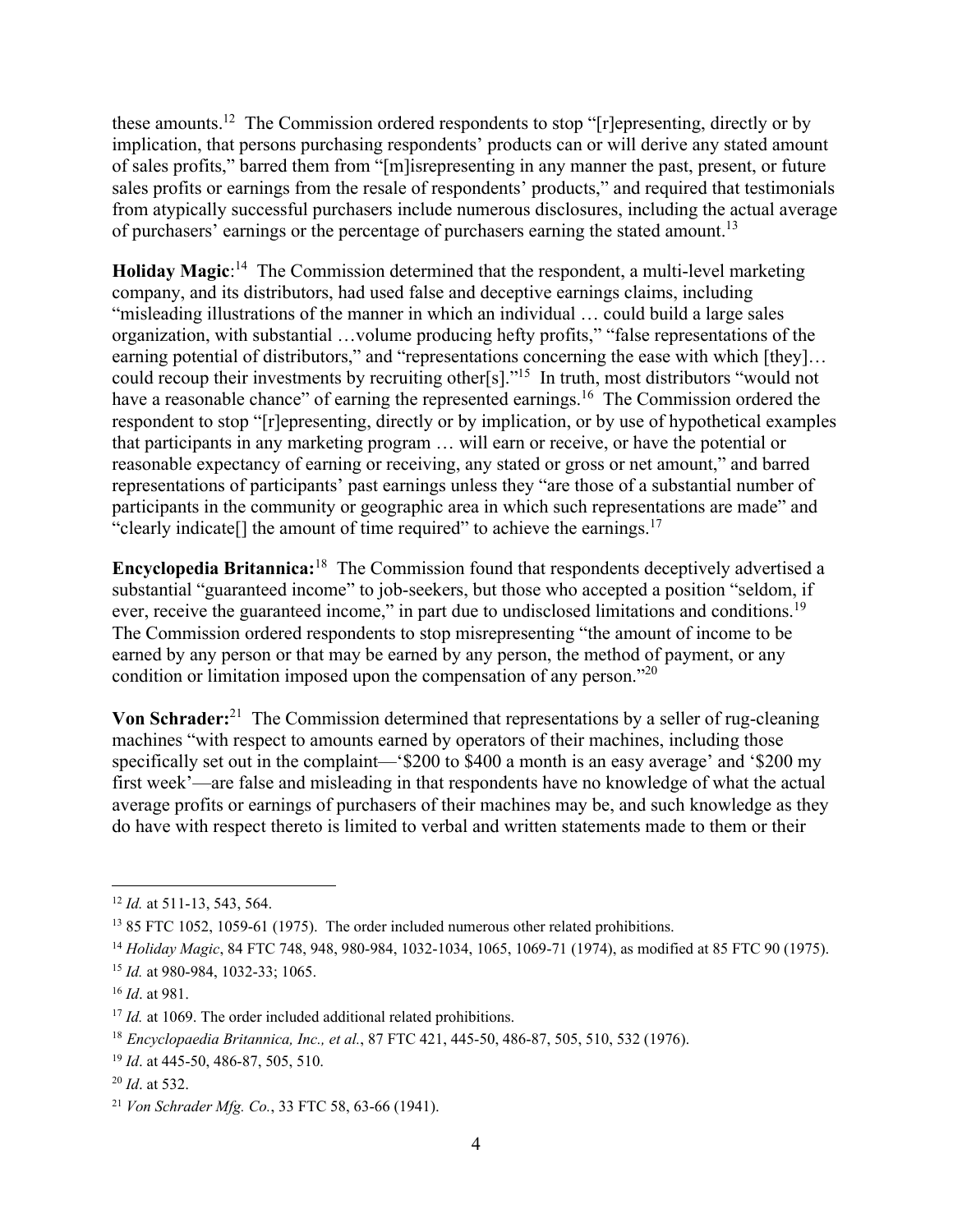representatives by a limited number of purchasers of the machines sold by them."22 The Commission ordered respondents to stop representing that profits made by operators of its machines "average \$200 or \$400 per month, or any other sum in excess of the actual average net profits of such operators," and barred representations of atypical earnings "in a manner which imports or implies that ... [they] represent the usual and ordinary course of business."<sup>23</sup>

earned by users of said products  $\dots$  under usual or normal conditions."<sup>26</sup> **Washington Mushroom:**<sup>24</sup> Respondents represented that their mushroom spawn would "produce large financial returns to purchasers," that growing mushrooms was easy, and that no experience was needed to "earn a substantial income in this field."25 The Commission determined these claims were deceptive, and ordered respondents to stop asserting that "the usual or customary earnings or profits … is any amount in excess of the average amount actually

Universal Credit:<sup>27</sup> The Commission found that respondents had deceptively represented that "franchisees selling memberships in respondents' program can expect to receive profitable earnings," when, in fact, most did not receive a return on their initial investment.<sup>28</sup> The Commission ordered respondents to stop representing that franchisees will or can expect to earn "any stated or gross or net amount of earnings or profits," and barred them from "representing, in any manner, the past earnings of franchisees unless in fact the past earnings represented are those of a substantial number of franchisees … and accurately reflect the average earnings of said franchisees under circumstances similar to those of the person to whom the representation is made."29

Universal Electric<sup>30</sup> The Commission determined that respondents, sellers of vending machines (containing TV tube testers), had deceptively represented that "[p]ersons investing from \$1,895 up to \$3,695 can earn up to \$400 per month" and that purchasers are "assure[d] exceptional and profitable income."<sup>31</sup> The Commission ordered respondents to stop "[r]epresenting, directly or by implication, that: …[p]ersons investing in respondents' products, franchises or dealerships will receive any stated amount of income or gross or net profits," and barred representations of "past earnings of investors or purchasers" unless the amounts "are those of a substantial number of purchasers and accurately reflect the average earnings of these purchasers under circumstances similar to those of the purchaser to whom the representation is made."32

<sup>22</sup>*Id.* at 64.

<sup>23</sup>*Id.* at 66.

 <sup>24</sup>*Washington Mushroom Indus., Inc.*, 53 FTC 368, 370, 376, 379-380, 383-84, 386 (1956).

<sup>25</sup>*Id.* at 370.

<sup>26</sup>*Id.* at 370, 379-80, 383-84, 386.

<sup>27</sup>*Universal Credit Acceptance Corp.*, 82 FTC 570, 591-600, 632-33, 669-70 (1973).

 <sup>28</sup>*Id.* at 592-93, 595, 632-33.

<sup>29</sup>*Id.* at 669-70.

<sup>30</sup>*Universal Elec. Corp*., 78 FTC 265, 267-69, 273-74, 294-95, 297 (1971).

 $^{31}$  *Id.* at 273-74, 297.

<sup>31</sup>*Id.* at 273-74, 297. 32 *Id.* at 294, 297.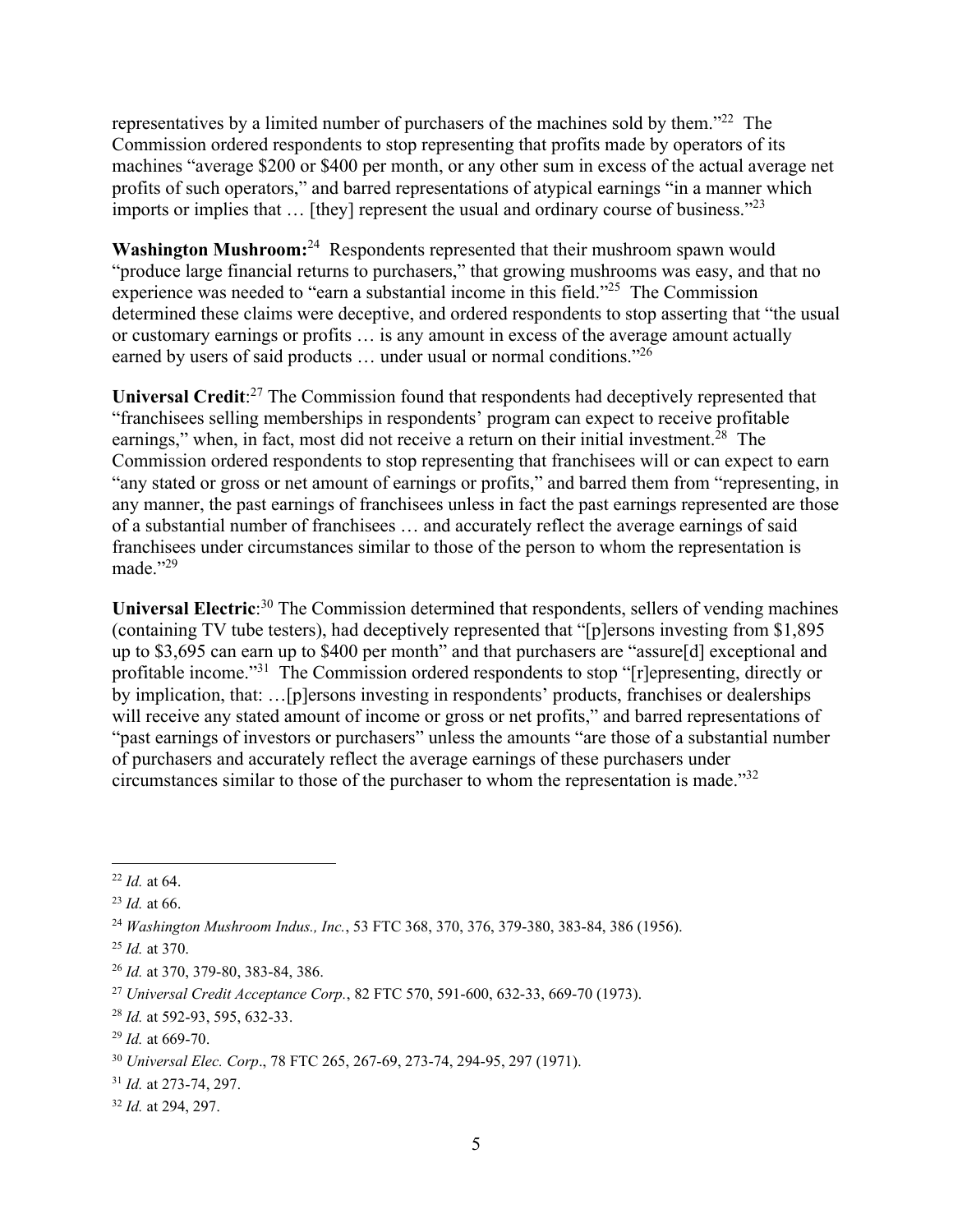"[a]ny designated profit will be earned." $36$ Waltham Watch<sup>:33</sup> Respondents sold franchises for placing display cases of fake branded watches in retail stores.<sup>34</sup> Their advertising "clearly made two points: (a) that earnings of 25% to 100% could be made without interfering with the distributor's regular work, and (b) that the repurchase of inventory and bonus plan protected the investment in the event the distributor wished to retire," but in fact, neither was true.<sup>35</sup> The Commission determined that this conduct was deceptive and ordered respondents to stop falsely representing that purchasers' investments are guaranteed, that "[a]ny percentage will be earned on an investment in a franchise," and that

was ordinary and typical," and that "graduates could expect to receive high wages or salaries."<sup>38</sup> **Macmillan, Inc.:**37 Respondent trade school published advertisements that "relied heavily on endorsements by satisfied LaSalle graduates … [which] created the impression that such success The Commission determined that these representations were deceptive, as the testimonialists' results were not typical, and disclaimers that the students were "exceptional" or the "most successful" did not dispel the misleading contrary impression.<sup>39</sup> The Commission ordered respondents to stop misrepresenting "by any means the prospective earnings" of students, "or that persons completing said courses will or may earn a specified amount of money."40 The order required that any earnings claims be accompanied by a detailed breakdown of graduates' actual earnings, and barred testimonials unless they "reflect[] the experience of the typical and ordinary LaSalle student" or have a prominent disclaimer.<sup>41</sup>

Windsor Distributing Co.:<sup>42</sup> The Commission determined that respondents, who operated a vending machine business, falsely claimed that previous purchasers had made substantial earnings and deceptively represented that purchasing one vending machine "will produce a minimum \$35 gross profit during each month of operation" and that one purchasing 50 machines "could reasonably expect a return … of \$9,000 net per year" when in fact most purchasers made "little or no profit."<sup>43</sup> The Commission ordered respondents to stop representing that purchasers "will earn any stated or gross or net amount; or representing, in any manner, the past earnings of said purchasers unless in fact the past earnings represented are those of a substantial number of purchasers and accurately reflect the average earnings of these purchasers" under circumstances similar to those of the person to whom the representation is made.<sup>44</sup>

<sup>33</sup>*Waltham Watch*, 60 FTC 1692, 1704-05, 1710-11, 1716, 1724-25, 1727-28, 1730 (1962).

<sup>34</sup>*Id*. at 1702-07.

<sup>35</sup>*Id.* at 1710, 1730.

<sup>36</sup>*Id.* at 1724-25, 1728, 1730.

<sup>37</sup>*Macmillan, Inc., et al.*, 96 FTC 208, 232, 235-36, 245-46, 254-55, 301-02, 325-29, 331 (1980).

<sup>38</sup>*Id.* at 232, 235-36, 245-46, 254-55, 301.

<sup>39</sup>*Id.* at 301-302.

<sup>40</sup>*Id*. at 326, 331.

<sup>41</sup>*Id.* at 326-329, 331. The order included additional related prohibitions.

<sup>42</sup>*Windsor Distrib. Co.*, 77 FTC 204, 214-17, 221, 223 (1970).

<sup>43</sup>*Id.* at 214-217, 223.

<sup>44</sup>*Id.* at 221, 223.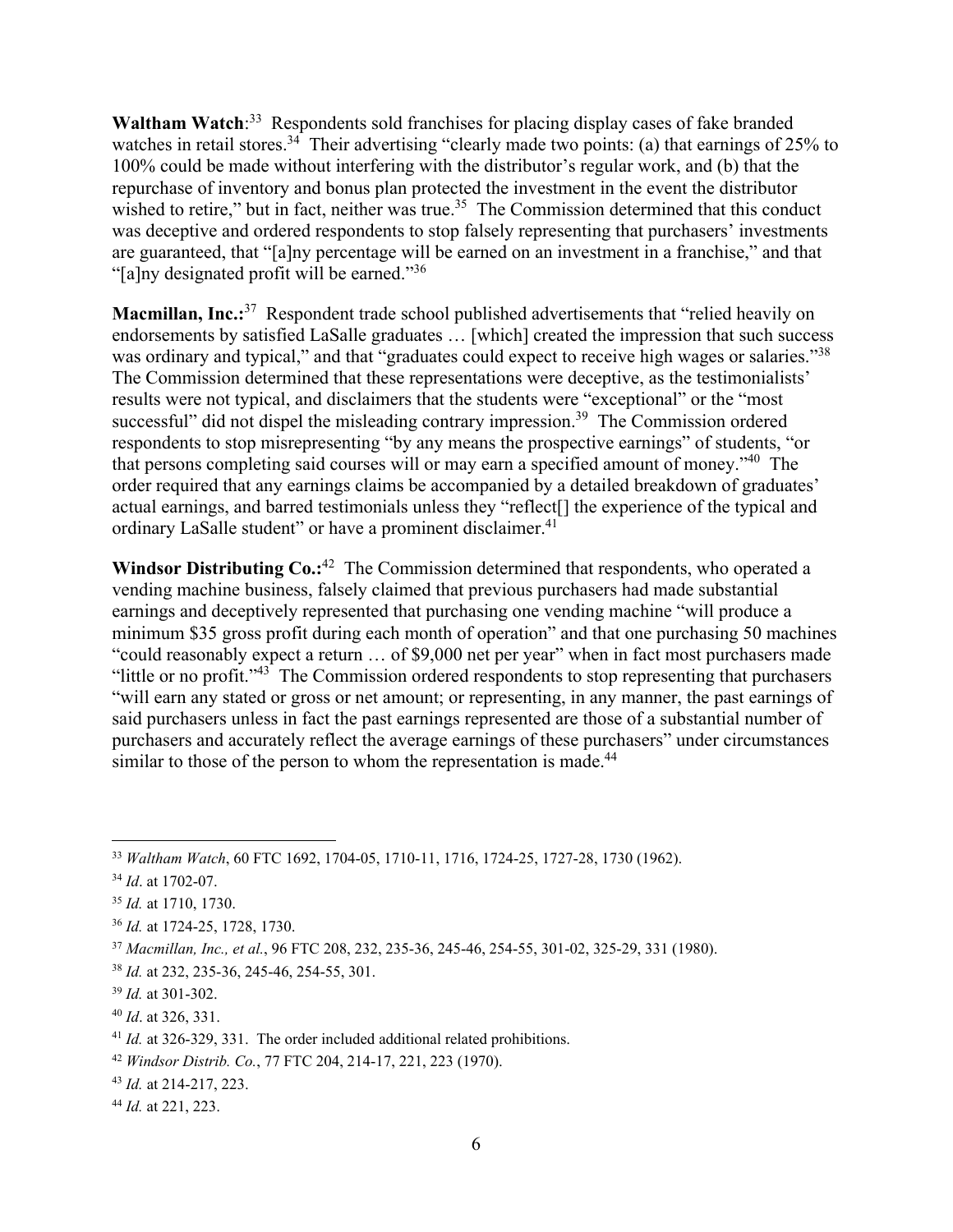**Abel Allan Goodman Trading As Weavers Guild:**45 Respondent and its salesmen claimed that consumers who took respondent's reweaving course could reasonably expect to earn "\$25.00 per week for spare time work and from \$50.00 to \$200.00 per week."46 The Commission found such claims deceptive because in practice the amount consumers could earn was relatively small.<sup>47</sup> The Commission ordered respondent to stop representing "potential" earnings of persons completing respondent's course and engaging in the reweaving business are greater than they are in fact."<sup>48</sup>

The Commission also found that Respondent's advertising for sales positions was deceptive because it touted earnings for the salesmen that were "exceptional" and not "typical of the earnings which might reasonably be expected."<sup>49</sup> The Commission ordered Respondent to stop representing that "the typical earnings of persons selling respondent's course of instruction are greater than they actually are in fact."<sup>50</sup>

Ger-Ro-Mar, Inc.<sup>51</sup> The Commission found that respondent, a multi-level marketing company, misrepresented "to all potential participants that it was not difficult for participants in the … program to ascend to higher levels of distribution increasing their earnings…, that every participant had the reasonable expectancy of large profits or earnings, and that the [MLM] program was commercially feasible for all recruits."<sup>52</sup> The Commission determined these representations were "false, misleading, and deceptive."<sup>53</sup> The Commission ordered the respondents to stop misrepresenting, directly or by implication, "the financial gains reasonably achievable by participants," and to stop representing the amount participants will or can expect to earn (including by "hypothetical examples or representations of past earnings of participants"), unless a majority of participants have made such earnings and the time required to do so is accurately [disclosed.54](https://disclosed.54) 

## **B. Determinations Concerning Other Common Money-Making Opportunity Claims**

The notice of penalty offenses also includes determinations that the Commission has made regarding several other types of deceptive representations that have been used by sellers or marketers of money-making opportunities. These are:

<sup>49</sup>*Id.* at 984, 991.

 <sup>45</sup>*Abel Allan Goodman Trading as Weavers Guild*, 52 FTC 982, 988 (1956), order affirmed 244 F.2d 584 (2d Cir. 1957).

<sup>46</sup>*Id*. at 987.

<sup>47</sup>*Id*. at 988.

<sup>48</sup>*Id.* at 992, 996-97.

<sup>50</sup>*Id.* at 992, 996-97.

<sup>51</sup>*Ger-Ro-Mar, Inc.*, 84 FTC 95, 113-14, 135, 138, 149-150, 160 (1974).

<sup>52</sup>*Id.* at 134-135, 149-150, 160.

<sup>53</sup>*Id.* 

<sup>54</sup>*Id.* at 138.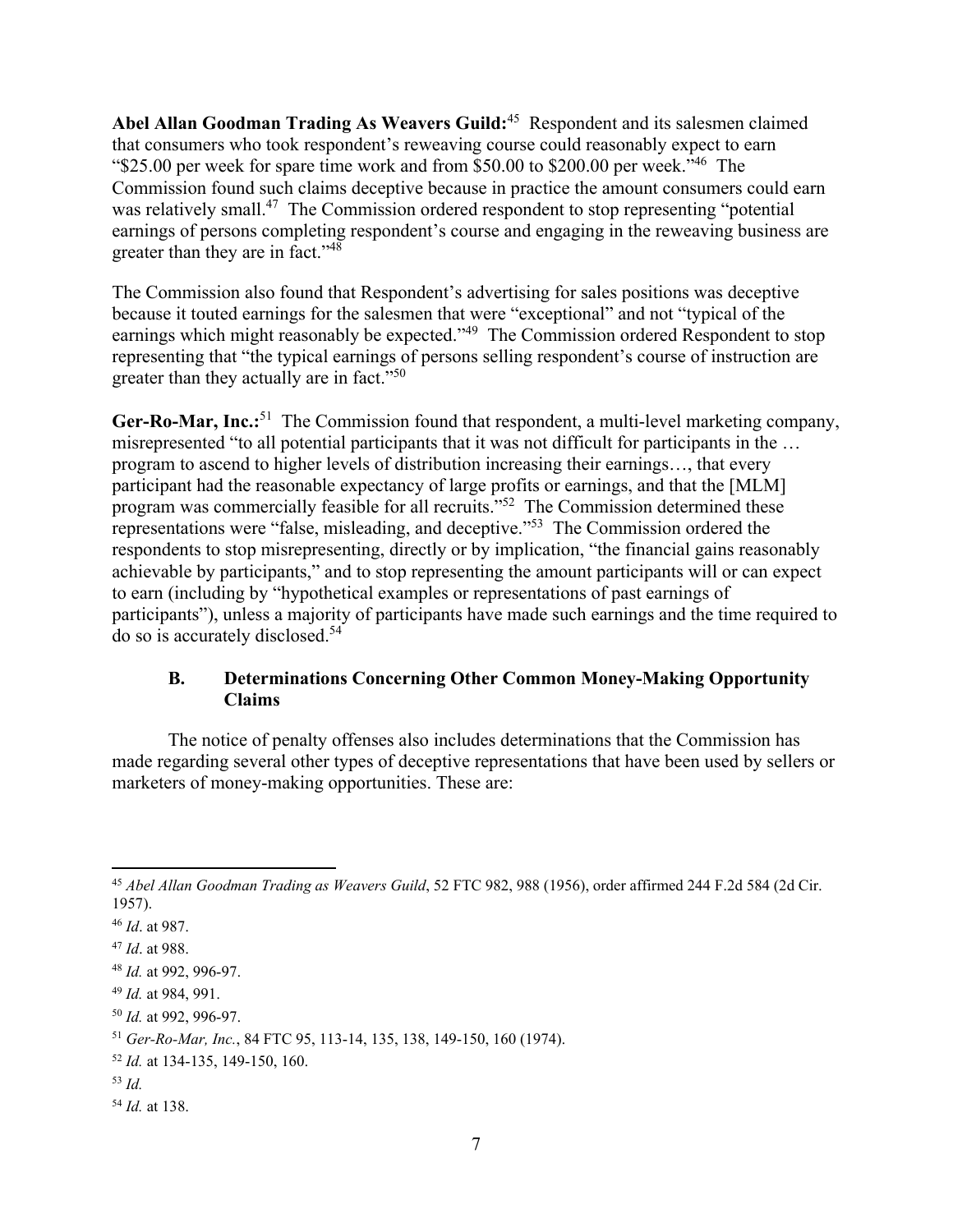- Misrepresenting that sales of a money-making opportunity will be made to only a limited number of prospective participants.<sup>55</sup>
- Misrepresenting that prospective participants will be screened or evaluated for suitability.<sup>56</sup>
- Misrepresenting that participants do not need experience in order to earn [income.57](https://income.57)
- Misrepresenting that a prospective participant must act immediately to purchase or to be considered for a money-making opportunity.<sup>58</sup>
- Misrepresenting that purchasing a money-making opportunity is risk-free or involves little risk.59
- Misrepresenting the position being offered to prospective participants, such as by failing to disclose that it is a sales position when such is the case. $60$
- $\bullet$  Misrepresenting the amount or type of training that will be given to participants.<sup>61</sup>

### **II. Notice Concerning Endorsements and Testimonials**

Companies use endorsements and testimonials in many forms to advertise and market their products and services, both in traditional and social media, as well as in the form of online reviews. As reflected by the Commission's enforcement actions and other efforts, some companies use these advertising tools in a manner that deceives consumers.

As set forth in more detail in the notice, the Commission has determined that the following acts and practices are deceptive or unfair, and unlawful under Section 5 of the FTC Act : falsely claiming an endorsement by a third party;<sup>62</sup> misrepresenting that an endorser is an actual user, a current user, or a recent user; $^{63}$  continuing to use an endorsement without good

<sup>55</sup>*Washington Mushroom*, 53 FTC 368, 370-71, 379-380, 386 (1956); *Universal Elec. Corp.*, 78 FTC 265, 267-69, 274, 295-97 (1971); *Windsor Distrib*. *Co.*, 77 FTC 204, 214-17, 221, 223 (1970); *Waltham Watch*, 60 FTC 1692, 1704-05, 1710-11, 1723, 1725, 1727-28, 1730 (1962).

 <sup>56</sup>*Macmillan*, 96 FTC 208, 272-73, 320, 327, 331 (1980); *Universal Credit*, 82 FTC 570, 608-09, 633, 637, 668, 673 (1973); *Windsor Distrib*. *Co.*, 77 FTC 204, 213, 215, 217, 221, 223 (1970); *Waltham Watch*, 60 FTC 1692, 1704-05, 1710-11, 1725, 1727-28, 1730 (1962).

<sup>57</sup>*Universal Elec. Corp.*, 78 FTC 265, 267-69, 273-74, 295-96, 297 (1971); *Washington Mushroom*, 53 FTC 368, 370-71, 378-80, 386 (1956).

<sup>58</sup>*Universal Credit*, 82 FTC 570, 610, 637-38, 668, 673 (1973).

<sup>59</sup>*Universal Credit*, 82 FTC 570, 594, 611-12, 633, 637-38, 668, 673 (1973).

<sup>60</sup>*Encyclopaedia Britannica, Inc., et al.*, 87 FTC 421, 486-88, 505, 510, 531 (1976).

<sup>61</sup>*Id*. at 486-88, 505, 510, 532.

<sup>62</sup>*Mytinger & Casselberry, Inc.*, 57 FTC 717 (1960); *Ar-Ex Cosms., Inc.*, 48 FTC 800 (1952); *A. P. W. Paper Co., Inc.*, 38 FTC 1 (1944); *Wilbert W. Haase Co., Inc.*, 33 FTC 662 (1941).

<sup>63</sup>*R. J. Reynolds Tobacco Co.*, 46 FTC 706 (1950); *Cliffdale Assocs., Inc.*, 103 FTC 110 (1984).